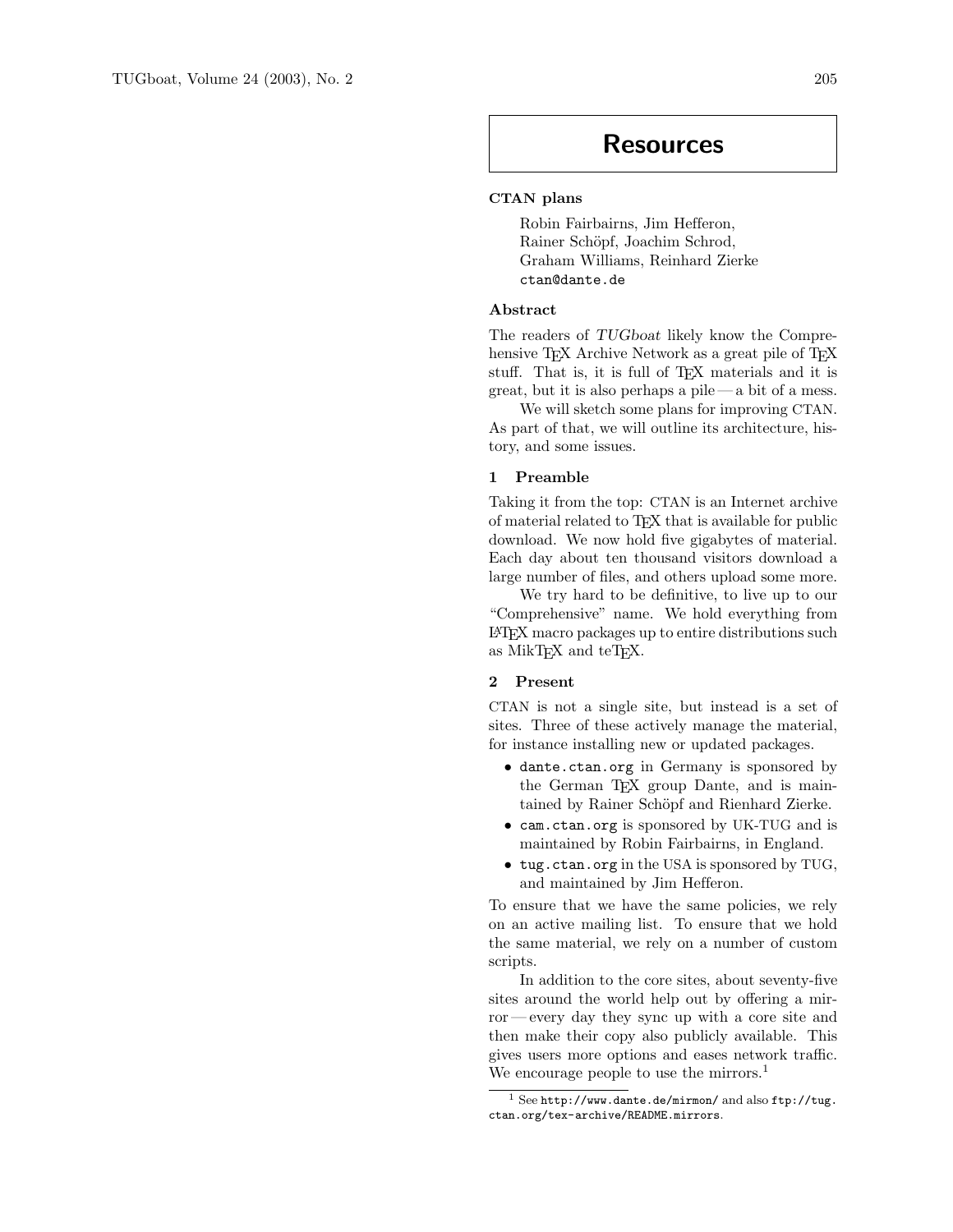#### 3 Past

Before CTAN there were a number of sites with TFX materials available for download but there was no authoritative collection. At a podium discussion that Joachim Schrod organized at the 1991 EuroTEX conference, the idea arose to bring together the separate collections. (Joachim was involved because he ran one of the largest FTP servers in Germany at this time, and had heavily modified the basic tool mirror.pl for this purpose.)

CTAN was built in 1992, by Rainer Schöpf and Joachim Schrod in Germany, Sebastian Rahtz in the UK, and George Greenwade in the US (George came up with the name). The site structure was put together at the start of 1992 — Sebastian did the main work— and synchronized at the start of 1993. TUG provided a framework, a Technical Working Group, for this task's organization. CTAN was officially announced at the EuroT<sub>EX</sub> conference in Aston, 1993.

When CTAN was founded, the main way to access files over the network was FTP. So the system was built with an expectation that visitors would get materials that way (and perhaps also with an expectation that visitors are experienced users). In 1999 a try at a more extensive web interface was put on the TUG site, but it is weak and was not adopted by the other two core sites.

#### 4 Problems

Nobody likes complainers, but to describe our plans we must describe the issues that they address. There are problems with the collection itself, and problems with the administration of that collection.

One problem with the collection is that it is big. Its structure has been outgrown and needs updating. Most people in the T<sub>E</sub>X community have had the experience of being unable to find the solution to a problem, only to later discover that a solution was in fact on CTAN. That is, we have found that as we have grown, the information available to archive users to help locate materials has not grown fast enough to allow them to find what they need. This has been eased by the metadata<sup>2</sup> assembled by Graham Williams into his *Catalogue*.<sup>3</sup> But nonetheless, we need to be more information-rich.

A longstanding request about the collection<sup>4</sup> has been for CTAN to keep histories of packages, so that users can compile documents that rely on old versions. (Now, when a package author sends an update, we overwrite the old material.)

Another problem in the didn't-think-we'd-getbig (or-old) category involves mirrors. Often, the best way for a user to get a package from CTAN is to get its entire directory at once, so that they don't miss some files. To that end, the core sites support on-the-fly creation of .zip and .tar.gz file bundles.<sup>5</sup> The web front end at http://www.ctan.org uses this capability, and something like it must be a part of any future interface. However, it doesn't work with mirrors. In order to send users who want a bundle to a mirror, the system needs to know which mirrors correctly do on-the-fly-ing. So we wrote a script to check. When we ran it we found that not one mirror actually made both .zip and .tar.gz bundles without error. Consequently, the great majority of downloads come from the three core sites.

The flip side of people getting things from us is our getting things from the community. We are concerned by a trend whereby some package authors do not upload their work, but instead leave it on a personal web server. This is bad because it brings us back to the pre-CTAN days of materials that are scattered and that may disappear; that is, CTAN could end up not-comprehensive. It is also bad because, even if we know that the author's work exists, we have trouble gathering this material since the web protocol HTTP makes it hard for us to fetch things into our holdings.<sup>6</sup> Obviously we must work with the world as it is, but this is a problem.

The final collection issue that we will mention is that early developers, including Knuth, expected that most users would be fairly sophisticated: they would have developed basic typographic knowledge, and would need a minimum of computer and development support (e.g., they would write their own macros). This has not proved to be so. We perceive instead that the majority of TEX users want a distribution that comes with LATEX, etc., already set up. If they need to get something else, then they would like the distribution to have a module that can interface with CTAN and set it up for them. So a key goal is that we must— in conjunction with distributions — produce a system that meets those expectations.

We next describe some issues with the administration of the archive. Users do not see these directly, but they have an effect on what users do see.

<sup>2</sup> Data about data, that is, information about the packages.

 $^3$ http://www.ctan.org/tex-archive/info/Catalogue

<sup>4</sup> Notably by Nelson Beebe.

<sup>5</sup> For example, visiting the url ftp://ftp.ctan.org/ tex-archive/macros/latex/contrib/shadethm.zip will get the entire shadethm directory as a zip archive. From a command line FTP client, get /tex-archive/macros/latex/ contrib/shadethm.zip will do the same.

<sup>6</sup> On the scale at which we work, this is not as simple as just using a program like wget.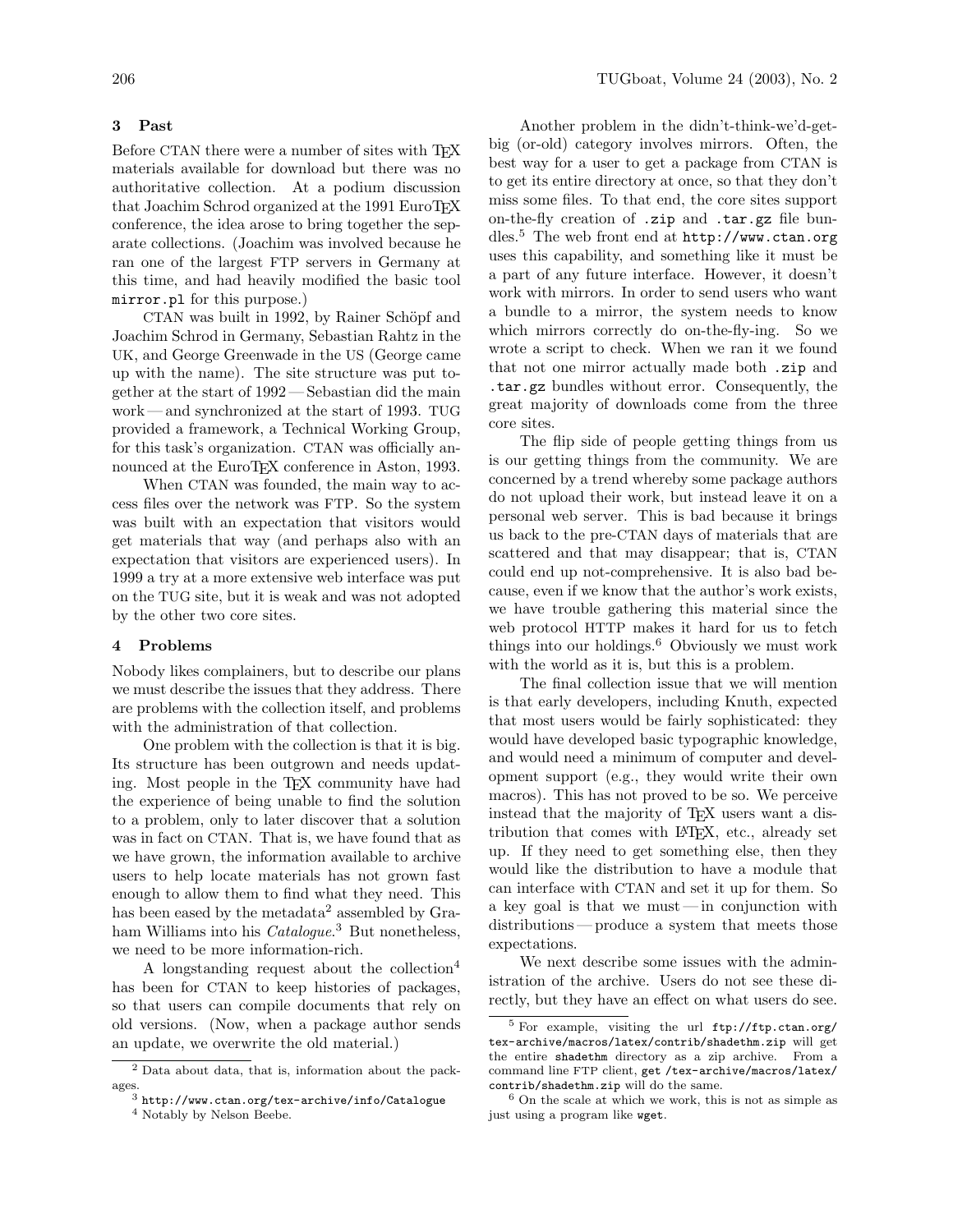The first is that we are a shoestring operation. The machines have been granted by user groups, but the critical network connections are donated by each maintainers's institution. The maintainers are far apart — some mailing list members have never met any other member— which slows progress and adds chances for miscommunication. All of the maintainers are volunteers and satisfy CTAN's time demands in the face of other things that must come first.

The time demands on maintainers are relevant because they have slowed our development. In particular, we must promptly handle materials that are uploaded. To help a reader get a sense of it — and for the satisfaction of bellyaching — consider a new package upload. The machine's maintainer gets it from the upload area and unpacks it. He checks the license, and decides where the package will go. He checks that there is a README file, and that there is documentation in PDF format that uses Type 1 fonts. Often, these checks involve corresponding with the author or with the CTAN mailing list, introducing a delay of a day or more. He then uses our custom install script to copy the material into the public area, and to trigger the mirroring process. He notifies the CTAN announcement list (and thus comp.text.tex). Finally, he edits the package Catalogue metadata and puts it into the CVS tree. In all, it averages perhaps a half hour per package.

More people in the administration might help. However, in addition to the necessary expertise with TEX, systems administration, and with the layout of CTAN, our work takes place in the context of an increasingly complex computing world. To name one example, in recent years licenses have become a big issue. We need people, but we also need a way to bring them in so that they can learn gradually.

#### 5 Plans

Suppose that a colleague gives you a paper that requires a package not in your TEX setup. At present, you would visit CTAN, find the package, and then install it. Imagine if, instead, your TEX distribution got the package, installed it, and proceeded with running the paper, without your having to know anything about it. Technology that would make this kind of negotiation between the user's computer and CTAN reasonable is called "web services".<sup>7</sup> Our most important goal is to develop — in coordination with existing distributions — a capable spectrum of web services for CTAN to offer.

One step toward that, and toward accomplishing present goals also, is to better organize our holdings. For instance, we have already combined the subdirectories supported and other of /macros/ latex/contrib, and we plan also to meld the /info and /help directories. A bigger job is to break all of our holdings into packages, and have each package in its own directory (no more misc). This is the natural way to answer a web services query, "what

is the latest version of the file  $f$  in the package  $p$ ?" In support of web services, and also to help visitors get more information out we must get more information into the *Catalogue*. We must both  $(1)$  expand the information of the kind that is in there already, and (2) also expand the kinds of information that can go in there.

Part of (1) is an effort to provide an easy way to edit this metadata on the web, for instance, when an author uploads or updates a package. As a bonus, this may provide a way to bring people in to help CTAN. A person could make a reasonable contribution by editing metadata and checking it into the CVS tree, without having to do system administration of a CTAN site.

An example of (2) is that we need to retain keywords, so that users can search for a package in this way (this search could happen on a CTAN web page, or from a user's desktop through a web service). For some time we've been discussing the underlying model for the metadata and in support of this, the *Catalogue* recently moved to a CVS tree.<sup>8</sup>

All that information should be in a database. This fits into our plans in many ways because, while CTAN grew up as an FTP archive, the web has changed everything and we need to fix our web system to be database-backed. It should provide an interface that is uniform across all three core sites.

That interface could allow users to find packages in alternate ways (this was first suggested by a comment made by Sebastian). At present, users can look through the FTP directories, can search the list of all files, can do a crude text search of the Catalogue, or can do a web search of our holdings using a standard search engine, and we've mentioned above that we'd like to add a keyword search. But, we'd also like to add a search of packages by functionality: a user trying to work with page headers might click through a branch of choices like Top > LaTeX > Page layout > Headers and footers.

One of the things that a modern site should have is the ability to search documentation. At present, many packages do not have documentation,

<sup>7</sup> A rough definition is: a web server will respond to queries beyond just requests for pages.

<sup>8</sup> http://texcatalogue.sarovar.org